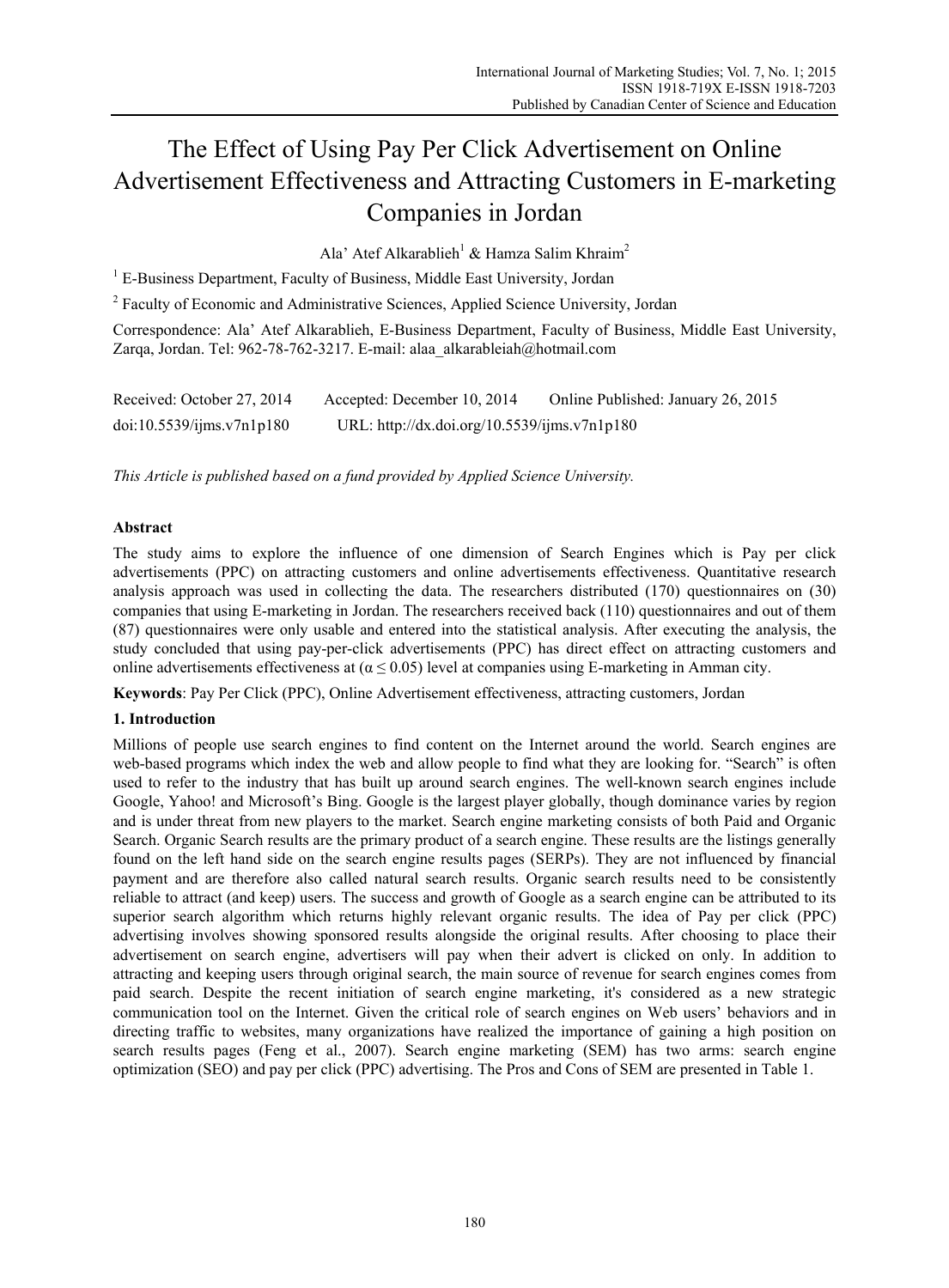| SEM: Search Engine Marketing           |                                                |
|----------------------------------------|------------------------------------------------|
| SEO: Search Engine Optimization        | PPC: Pay Per Click                             |
| <b>PROS</b>                            | <b>PROS</b>                                    |
| - long term ROI                        | - quick low cost setup                         |
| - high volume                          | - highly measurable and trackable              |
| -more exposure, branding and awareness | - minimal development time required, if at all |
| <b>CONS</b>                            | <b>CONS</b>                                    |
| - tough to quantify                    | - can be more expensive                        |
| - lots of ongoing work                 | - CPC is climbing                              |
| - results can take a while to be seen  | - constant monitoring required                 |

#### Table 1. The pros and cons of search engine marketing

Source: Stoke, 2011.

Chaffey (2009) asserted that display ads help websites to build traffic and used to create brand awareness, familiarity, favorability and purchase intent. Interactive ads can be in graphical, text, or rich media forms such as banner, pop-up, pop-under ad, streaming media or text ads. Based on these benefits and developments in E-marketing tools, online advertisement became one of the most important sources of revenue for search engines companies (Jansen et al., 2009, Rashtchy et al., 2007). Online advertisement is currently growing faster than any other form of advertising and is expected to grow from \$23.4 billion in 2008 to \$34 billion in 2014 (Hallerman, 2009). Of this ad spending, 40% occurs on sponsored searches, in which advertisers pay to appear alongside the regular search results of a search engine. Most search engines, including tools such (Google, Yahoo, Bing and MSN…), use auctions to sell their ad space inventory. In these auctions, advertisers submit bids on specific keywords based on their willingness to PPC from a consumer searching on that keyword.

This study will be the first one to shed the light on this important and new trend in E-marketing not only in Jordan but in the whole region. After reviewing the literature, it was obvious that there is a lack of research in this particular area, and its hopefully that this study fill in this gap.

#### *1.1 Research Problem*

Due to intense competition, more companies seek to promote their products and services via internet to catch larger market share and hence more profits. In Jordan, only 16.2% of companies in private sector use E-marketing in its business (Ministry of IT, 2011). This can be attributed to the fact that many companies are not realizing the vital importance of E-marketing and specifically the use of search engines as a result of cognitive impairment by managers of these companies about the importance of this technology and what skills they need, and advanced knowledge. Hence this study will analyze the impact and use of one pay per click advertisement on attracting customers and online advertisement in companies that use E-marketing in Jordan. Overall, this is a comprehensive empirical investigation of PPC and its impact on the outcome of online advertisement used by search engine advertisement.

#### *1.2 Research Objective*

The first main goal of this research is to gain insight into the use one dimension of search engine marketing (SEM) on attracting customers and online advertisement effectiveness in E-marketing companies in Jordan by explaining the effect of using PPC advertisement on attracting customers and online advertisement in companies using E-marketing in Jordan.

#### **2. Literature Review**

#### *2.1 Online Advertisement Effectiveness*

According to (Tellis, 2009) online advertising effectiveness is a very broad concept that generally refers to market response to an organization's advertising. The primary objective of search engine advertising is improving visibility of a websites on search engines and attracting more web traffic from search engines to those websites (Karjaluoto and Leinonen, 2009). In other words, search engine is mainly responsible for directing more web traffic to a website. After that, it is the responsibility of the website owner (i.e., the business/advertiser) to convert this traffic to purchasing behavior or other financial results. Therefore, we consider web traffic a reflection of advertising effectiveness and we define search engine advertising effectiveness as the extent to which businesses believe that their SEA strategy has been helpful in attracting more traffic to their website through improving their visibility in search engine result. Effectiveness of advertising has been measured in different technique, such as the number of clicks on the ad, users' perceptions of advertisements, users' attitudes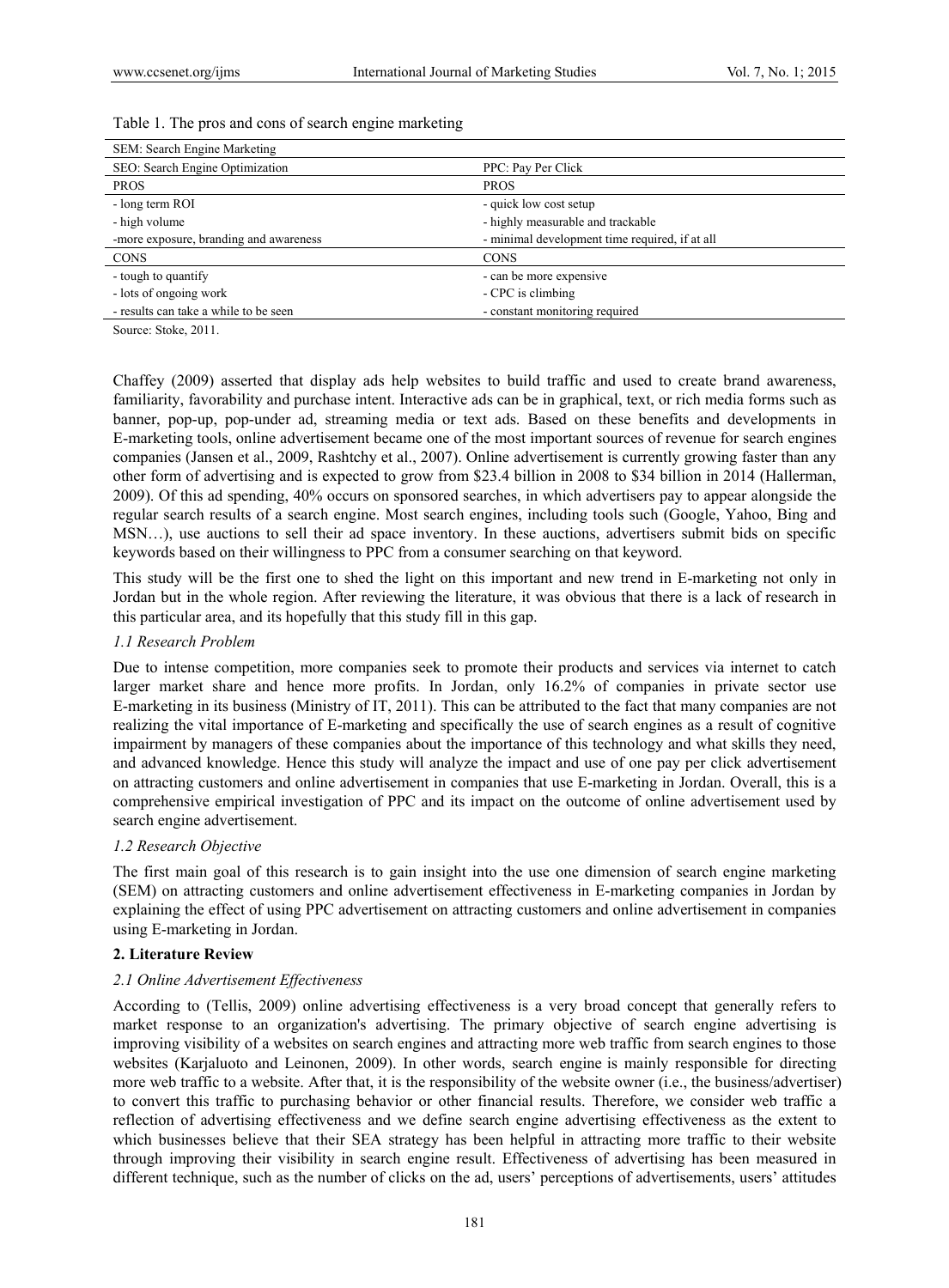towards brand, purchase intention, recall and recognition of components of the advertisement (Keng & Lin, 2006). While Wu et al. (2008) investigated the measures for advertising effectiveness and he found that brand attitude, effect recall, click through, and customer's purchase intentions are the most common factors.

# *2.2 Pay Per Click (PPC)*

GoTo.com, was the first company to introduce pay per click onto the Internet in 1998. The idea was that sponsored versions of the search term would be auctioned off to the highest bidder. Beginning in 2000 Goto.com started selling their services to many of the largest search engines. In 2002, Google began offering the paid search results on other search engines. During 2002 Google signed several major partnership deals, agreeing to serve sponsored search results for Earthlink, AskJeeves, and America Online (Sullivan & Chris, 2004). Despite entering the game a little later, the revenue generated from Google's PPC program would help Google grow to a company with a market cap of well over 100 Billion dollars (Sullivan, 2005).

The main idea behind PPC advertising on search engines is that advertiser pays only for each click on their advertisement. PPC advertising continues to evolve, and formats available range from simple text adverts through to Flash banners and even video adverts. PPC advertising revolutionized the online advertising industry, and today, PPC advertising generates 99% of Google's revenue. Google reported revenues of \$8.44 billion for the quarter ended December 31, 2010, an increase of 26% compared to the fourth quarter of 2009. Given that PPC is a non-intrusive form of advertising it has become a popular advertising technique on the Internet nowadays. It involves a company displaying its ads on various search engines, where the company pays the owners of those search engines every time a user clicks on one of their ads. Visitors click on the ads out of genuine interest therefore this form of advertising is said to generate a much better success rate than the traditional pay per impression methods such as banners, or pay per view based advertising (Drolias, 2007). When comparing the online advertising channels: search engine optimization, social media and pay per click, it was found that pay per click through channels such as Google AdWords can be relatively easy to implement and can achieve immediate results in the form of getting visitors to see your website within minutes.

The current leader in the pay per click space is Google AdWords (Jerkovic, 2009) and when going to the front page of Google AdWords one is presented with testimonials of small businesses having huge success by buying traffic from Google. The platform is in a sense presented out to be an efficient and cost effective way for small businesses to acquire new customers. If a business sees that there is little or no traffic coming to their site they could be entertained to the possibility of using a pay per click platform such as Google AdWords to give them an extra traffic boost.

# *2.3 PPC Mechanism*

According to Stoke, (2011, p. 290) PPC advertising is used for a number of channels and platforms. Quite simply, the advertiser pays when a user clicks on an advert. PPC advertising is usually run as an auction model, so advertisers place bids to appear based on certain criteria. The advertising platform determines when adverts are eligible to appear and serves them as appropriate. The advertiser then pays the advertising platform when their advert is clicked on.

With PPC advertising, the advertiser:

- Creates the copy for an advertisement.
- Determines the landing page for the advert.
- Selects the keywords or criteria for which that advertisement should appear.
- Chooses the maximum amount they are willing to pay for a click on the advert or per 1000 impressions (CPM).

The advertising platform:

- Checks the advert for compliance to editorial guidelines.
- Displays the advert for relevant search queries or other criteria.

• Determines the rank of the advert based on the advertiser's maximum bid and the relevance of the advert (which includes factors such as click through rate (CTR), and ad copy, keyword and landing page relevance).

Research has concluded many advantages when advertisers use PPC. One of the leading advantages of pay per click for advertisers is that it is without doubt the fastest way of driving traffic to your site (Chapman, 2011). While on the other hand, SEO campaign can take months for the benefits to surface, with pay per click advertising your advertisement will appear on search results pages as soon as your pay per click campaign goes live. Another advantage for PPC advertising that it provide you with flexibility in designing and controlling your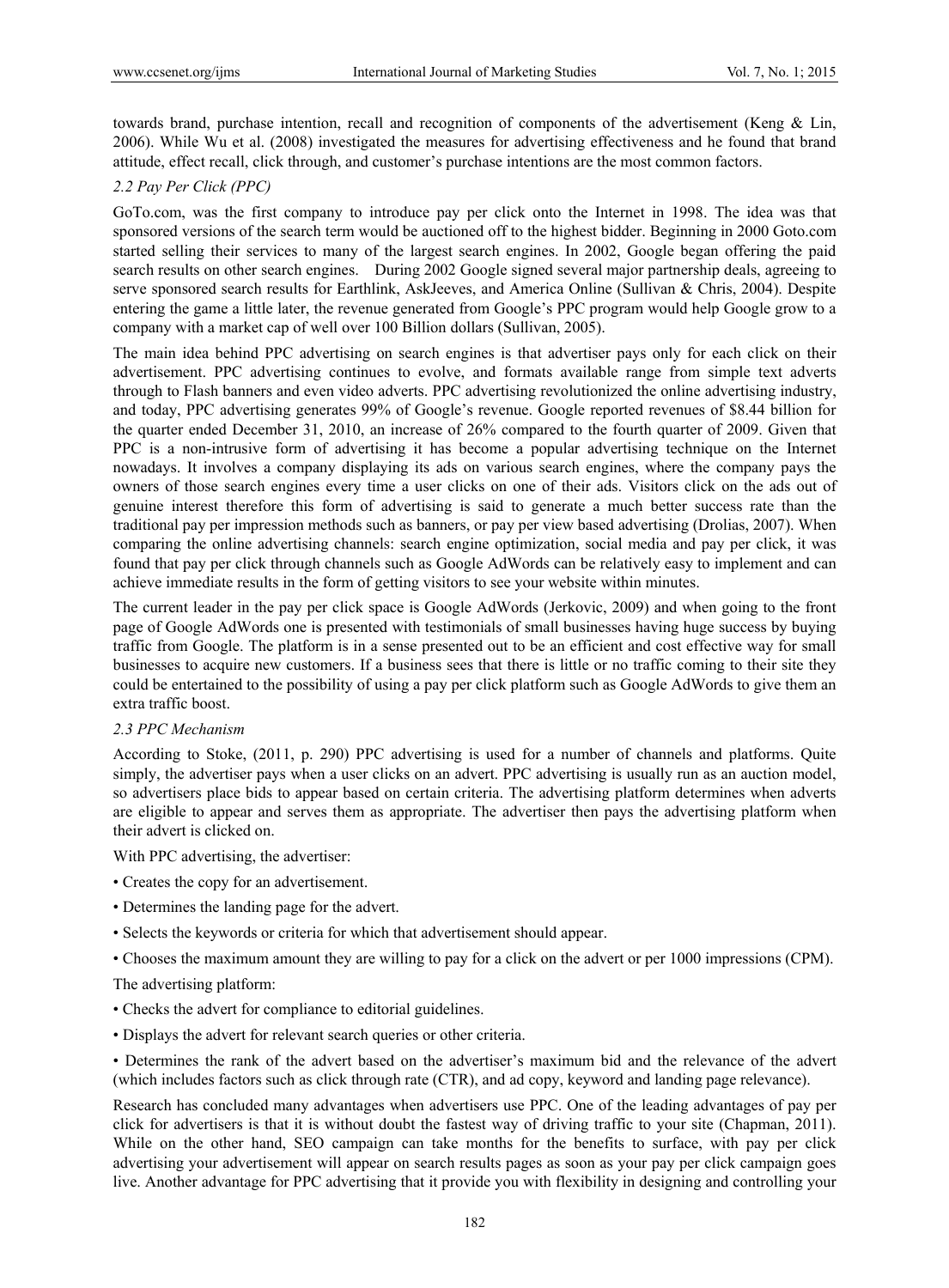campaign based on the nature and needs of your business. Furthermore, you can organize your PPC Advertisements to appear over a certain period of time in the year, for example a seasonal campaign. In terms of number of customers clicking your advertisement, you can bid only the amount that you are willing to pay based on the targeting option you choose and by setting daily and monthly budgets. It gives you flexibility by allowing you to track the performance of your pay per click campaign.

You can also choose to target your advertisements to a particular position or pay more for certain keywords at certain times of the day or week. You can decide how much you want to pay for keywords and for other bidding options, such as increased traffic, to meet your marketing goals. There are no fees for placing an advertisement on the results page of a search engine. This means you will still be generating awareness of your brand but it might not cost you anything. After a click on a PPC Advertisement, a customer may then save your URL onto their computer and come back to your site later. They might even forward the link to a friend. PPC Advertising also allows you to target your advertisements so they only appear to qualified customers. Targeting options can be based on language, location, demographics targeting by gender and age, as well as time of the day and day of the week targeting, allow you to hone in on the audience that is most likely to turn a click into a conversion. PPC also puts all businesses on a level playing field. A small business has just as high a chance of winning at a keyword bid and placing high on a search engine results page as a large company when they choose keywords specific to their advertisement, optimize their PPC Advertising Campaign and landing page and take advantage of the targeting tools. Table 2 shows the environments where PPC advertisement can appear in.

| PPC Advert Type | Where Adverts are<br>Displayed                | Types of Adverts                                                               | <b>Example Networks</b>                 | Targeting                                                                |
|-----------------|-----------------------------------------------|--------------------------------------------------------------------------------|-----------------------------------------|--------------------------------------------------------------------------|
| Search          | Search Engine results<br>pages                | Text adverts, ad<br>extensions, some images                                    | Google, Adwords,<br>Microsoft, AdDynamo | Keywords                                                                 |
| Display         | Contents sites, e.g. news<br>sites or blogs   | Text adverts, banner<br>adverts including rich<br>media, video adverts         | Google, Adwords,<br>AdDynamo            | Keywords and content,<br>behavioral, topics,<br>categories, demographics |
| Social Network  | Social networks e.g. Face<br>book or You tube | Text adverts with a<br>standard image, some<br>banner adverts, video<br>advert | Face book, You tube,<br>Linkedin        | Behavioral,<br>Demographics,<br>Keywords                                 |
| Mobile Network  | Search Engine Display<br><b>Sites</b>         | Text and banners                                                               | Adwords                                 | Keywords and content,<br>behavioral, topics,<br>categories, demographics |

Table 2. Environments where PPC advertisement can appear in

Source: Stoke, 2011, p. 291.

Based on the above presented literature, this research will propose the following hypotheses:

H01: There is a statistical significant effect of Pay-per-click advertisement on online advertising effectiveness in E-marketing companies in Jordan at  $(\alpha \le 0.05)$  significance level.

H02: There is a statistical significant effect of Pay-per-click advertisement on online advertising effectiveness in E-marketing companies in Jordan at  $(\alpha \le 0.05)$  significance level.

#### **3. Previous Studies**

Despite the importance of PPC advertisement, it's quite obvious that there is a dearth in research done concerned PPC advertisement locally and internationally. In fact this study is considered as the first one not only in Jordan but even in the Middle East. The first study was done by Fjell, (2008) and aim to determine how the advertiser choice between pay-per-view (PPV) and pay-per-click (PPC), when a web publisher is a price taker in the market for advertising banners, and the number of visits is decreasing in advertising. The main results for this study: The web publisher should choose PPV (PPC) if the click-through rate is lower (higher) than the ratio of the PPV to PPC market prices. Indeed, pursuing this one recommendation, combined with a trial-and-error approach for level of advertising, will result in optimal profitability.

The same author Fjell (2010) conduct another study and designed to analyze the choice of pay-per-view (PPV) and pay-per-click (PPC) under imperfect competition where a web publisher is a price setter in the market for advertising banners, the number of visit to the website is decreasing in advertising, and the click-through rate is constant. The main results for this study: The optimal amount of advertising under pure PPV or PPC pricing is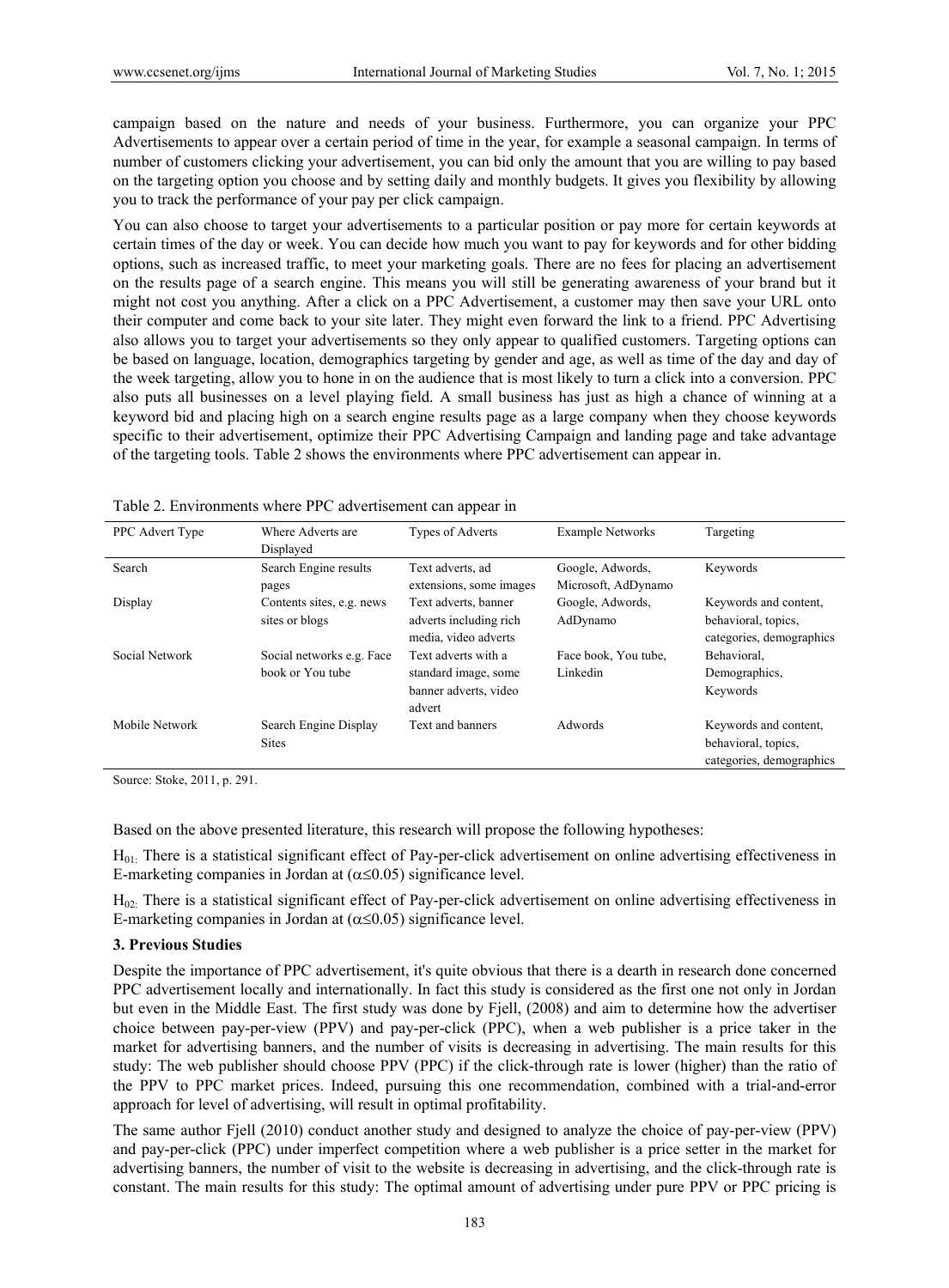decreasing in market power, and smaller than for a price-taking web publisher. If the web publisher sells both PPV and PPC advertising, then the ratio of the PPV to PPC prices should equal the click-through rate if the market power is the same in both markets. However, if the market power for PPV advertising exceeds that for PPC advertising, then the ratio of the PPV to PPC prices should also exceed the click-through rate.

While the aim of Singh et al., (2011) research was to evaluate the impact of SEO on the advertisement of firms. The sample size for the research is 100 managers from different IT companies of north India. The results of this research show that search engine optimization affects the advertisement and sales. Most of the people use the search engines like Google, MSN etc for searching for products or services and more than 90% people select the product from first page only and more than 80% select the product or services from first three or four pages. The companies who are using the SEO for the purpose of advertisement are getting more new customer than the companies using the other methods.

Whereas Fabiola Igna, (2012) study provide a better understanding on the effectiveness of online marketing communication tools (SEO, PPC), Online PR, Online Partnership, Online Ads, E-Mail Marketing, and Viral Marketing on attracting customers. These tools can be successful in leading for positive outcomes and attracting new visitors to the website if adopted correctly, And discovered that "entertaining" and "trustworthy" are the most important attributes in online communication and will make any B2C communication successful. The results provided by this study show that Search Engine Optimization tool has scored high by respondents, while Search Engine Marketing can attract customers through trust and convenience. In general, SEM tools were the most favorable attributes by respondents who described SEM as trustworthy, reliable, and not time consuming and informative.

#### **4. Methodology**

This research is based on quantitative method that use questionnaire to collect data. The questionnaire consisted of four sections and contained 26 questions. The first section of the questionnaire gathered demographic information on the respondents and their companies. The remaining three parts consisted of scale items that utilize a 5-point Likert type scales. The anchors included: strongly disagree to strongly agree. According to Telecommunication and IT ministry in Jordan, the total number of companies that use E-marketing is 77 companies. The researchers contacted those companies to participate in this study, after one month only 30 company out of 77 agree to take part in this research. Based on some respondents' request, hard copy of the questionnaire was distributed by hand. Some respondents' requested to fill in the questionnaire online, which was distributed over the Internet via company mailing lists and social networking websites. The sample consist from people who are directly involved in E-marketing and PPC ad, such as E-Marketer, Web Designer, Programmer, Software Engineering and System Analysis. The process of collecting data took almost two months. Out of the 170 surveys that were sent out, 110 choose to take part in the study. Only (87) questionnaires were usable and entered into the statistical analysis. This yielded a response rate of 64%.

## *4.1 Reliability Test (Cronbach's Alpha)*

Reliability test was used to test the consistency and suitability of the measuring tools. If Alpha Coefficients were above 0.80, they were considered high, and if they were above 0.75, they were accepted, Table (3) shows that Cronbach's alpha for variables were above the accepted level.

| Variable                    | No. of Items | Cronbach's alpha |  |
|-----------------------------|--------------|------------------|--|
| Pay Per Click (PPC)         | 10           | 0.845            |  |
| Advertisement               |              |                  |  |
| Attracting Customers online |              | 0.801            |  |
| Online Advertisement        |              | 0.790            |  |
| effectiveness               |              |                  |  |

| Table 3. Cronbach's alpha for research variables |  |
|--------------------------------------------------|--|
|--------------------------------------------------|--|

#### *4.2 Validity*

To avoid validity problems in our study we have taken measures to avoid confusion. We choose only respondents/companies who have earlier experience in E-marketing and online business and all of the respondents were either Marketing mangers, IT Managers, Website Designer, Programmer and System analysts who are actively using internet and online services in their companies.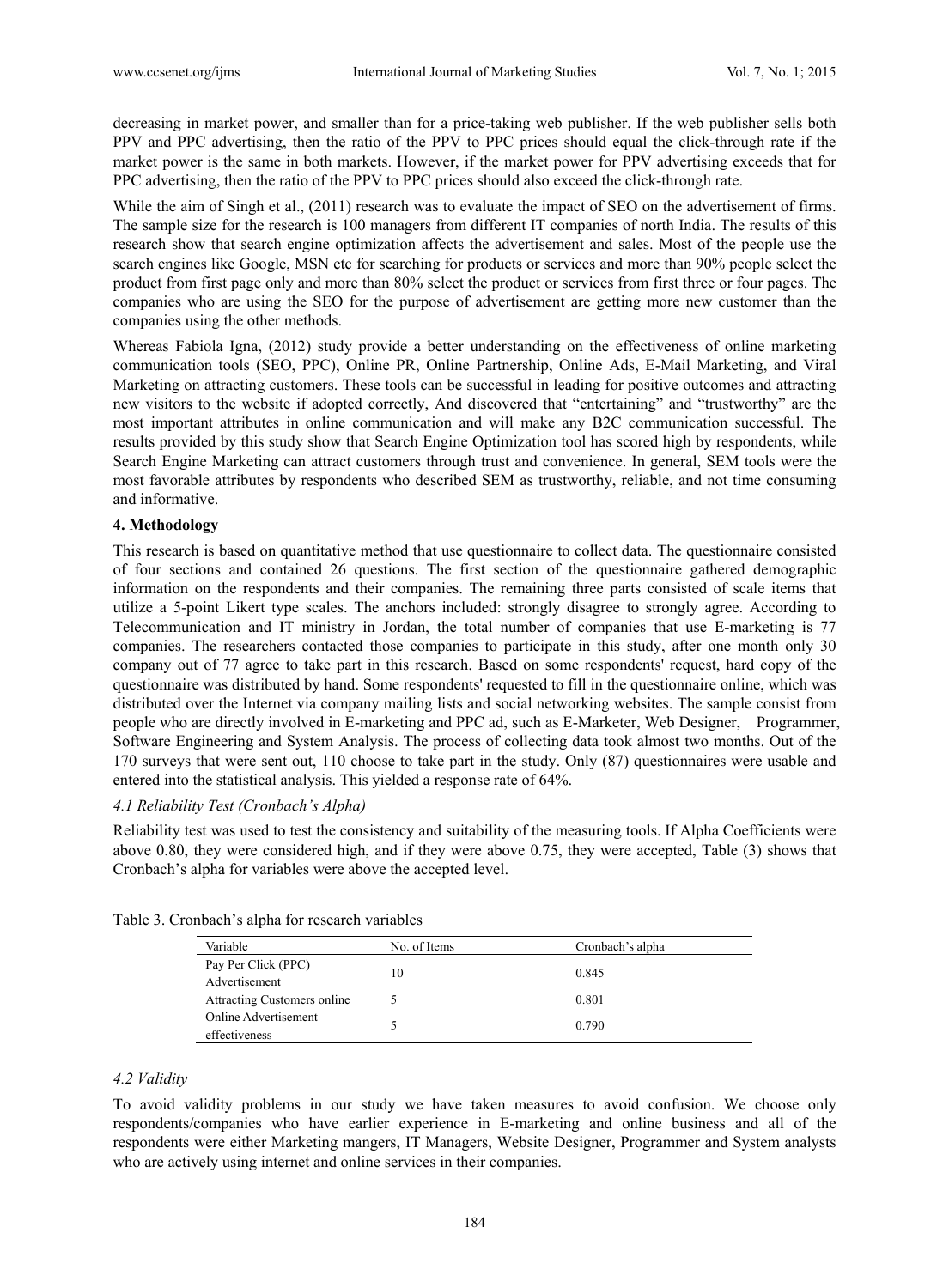# **5. Study Sample Characteristics**

As shown in table 4, majority of the sample was male (81.6%). Respondents were predominantly with less than (5) years experience. Over (67.8%) of companies are small size (less than 100 employee) and only (33.5%) of them are using E-marketing in high level. About (28.7%) of the respondents were specialized in E-marketing while approximately  $(35.6\%)$  of companies with annual income less than 100.000 JD.

| Demographics                              | Frequency      | Percentage % |
|-------------------------------------------|----------------|--------------|
| Gender                                    |                |              |
| Male                                      | 71             | 81.6         |
| Female                                    | 16             | 18.4         |
| Total                                     | 87             | 100%         |
| Years of experience in the company        |                |              |
| 1-5 years                                 | 41             | 47.2         |
| 6-10 years                                | 28             | 32.2         |
| 11-15 years                               | 15             | 17.2         |
| More than 16 years                        | 3              | 3.4          |
| Total                                     | 87             | 100%         |
| <b>Job Title</b>                          |                |              |
| E-Marketer                                | 25             | 28.7         |
| General Manager                           | 14             | 16.2         |
| Web Designer                              | 10             | 11.5         |
| Programmer                                | 12             | 13.8         |
| Software Engineering                      | 20             | 23.0         |
| <b>System Analysis</b>                    | $\overline{3}$ | 3.4          |
| Total                                     | 87             | 100%         |
| Company Size (Employee no.)               |                |              |
| Small Size (less than 100)                | 59             | 67.8         |
| Medium size (101 and less than 500)       | 15             | 17.3         |
| Large Size (more than 501)                | 13             | 14.9         |
| Total                                     | 87             | 100%         |
| Degree of using E-marketing by company    |                |              |
| Low                                       | 22             | 25.3         |
| Medium                                    | 5              | 5.7          |
| High                                      | 31             | 35.6         |
| Extremely high                            | 29             | 33.4         |
| Total                                     | 87             | 100%         |
| <b>Company Annual Online sales Volume</b> |                |              |
| Less than 100.000 JD                      | 31             | 35.6         |
| 100-500JD Thousand                        | 28             | 32.2         |
| $501.000 - 1$ Million JD                  | 8              | 9.2          |
| More than 1 Million JD                    | 20             | 23.0         |
| Total                                     | 301            | 100%         |

Table 4. Demographic profile of the respondents

# *5.1 Descriptive Statistics*

To get the general results of the study, the means and the standard deviations of different responses to the statements were calculated using Statistical Package for Social Sciences (SPSS). While the standard mean of all statements is above (3), the response below is considered as positive.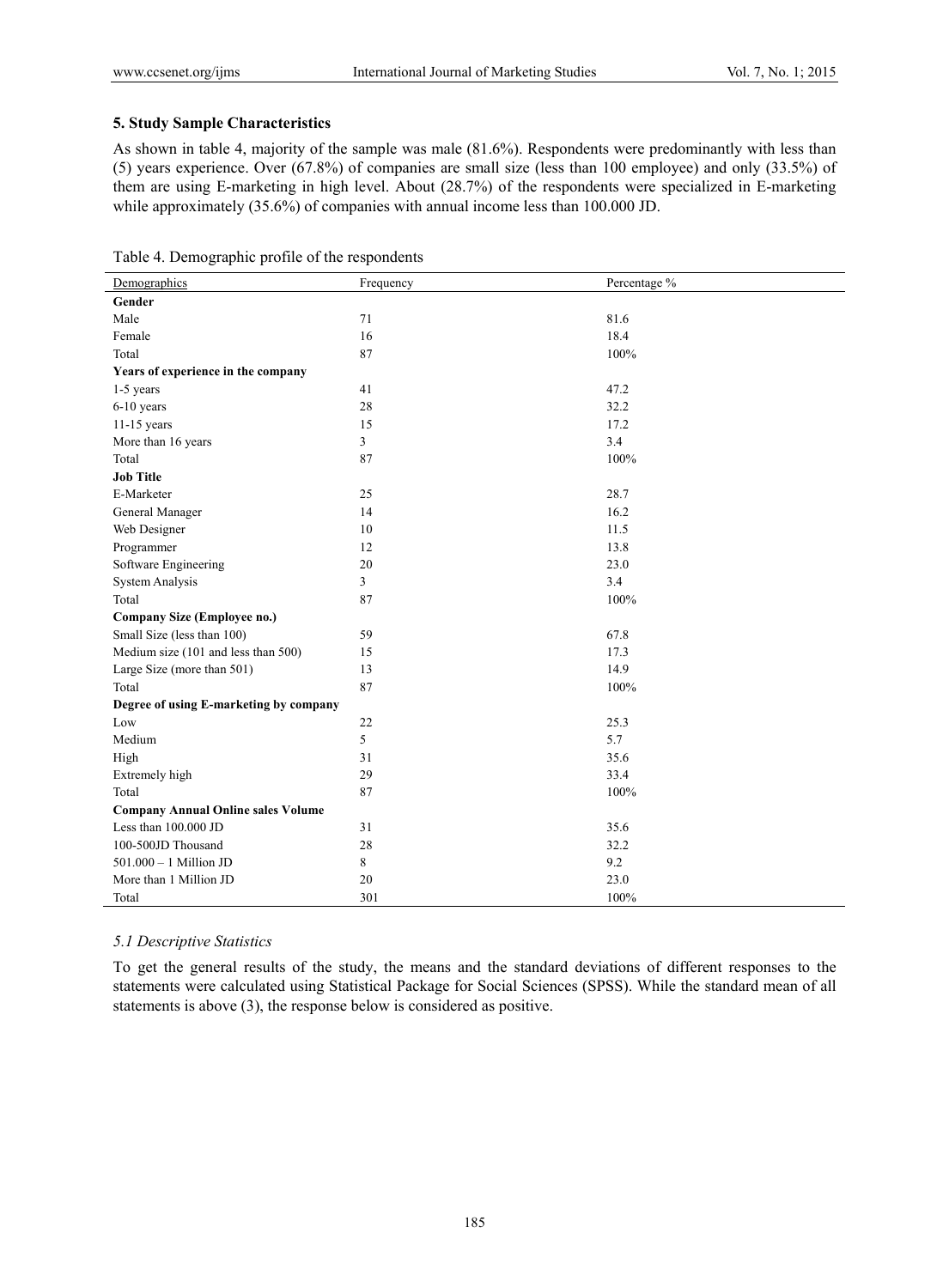| No. | Using Pay Per Click Advertising (PPC) has      | Mean | St. D | Level of Importance |
|-----|------------------------------------------------|------|-------|---------------------|
|     | Achieve quick results for the company          | 4.05 | 0.861 | High                |
| 2   | Contributed significantly in achieving the     | 4.01 | 0.883 | High                |
|     | company goals when we use it                   |      |       |                     |
| 3   | Have the ability to target customers (such as  | 3.94 | 0.881 | High                |
|     | geographic region, sex, ageetc.)               |      |       |                     |
| 4   | Increase levels of confidence to company web   | 3.86 | 0.865 | High                |
|     | site                                           |      |       |                     |
| 5   | Contribute in raising the level of the company | 3.82 | 0.959 | High                |
|     | brands                                         |      |       |                     |
| 6   | Contribute in introducing and promoting        | 3.78 | 0.784 | High                |
|     | products and services offered by the company   |      |       |                     |
| 7   | Make it easy to use advertisement by the       | 3.74 | 0.921 | High                |
|     | company                                        |      |       |                     |
| 8   | Increase the Company's profits when we use it  | 3.69 | 0.880 | High                |
| 9   | Contribute in increasing the number of         | 3,61 | 0.812 | Medium              |
|     | keywords of the company web site               |      |       |                     |
| 10  | Contribute in improve communication with       | 3.45 | 1.128 | Medium              |
|     | existing customers of the company              |      |       |                     |
|     | Over all Mean and St. Deviation                | 3.80 | 0.897 |                     |

# Table 5. Mean, standard deviation, level of importance of Pay Per Click items

# Table 6. Mean, standard deviation, level of importance of attracting customers

| No.            | Attracting customers Online                                                                                                                       | Mean | St. D | Level of Importance |
|----------------|---------------------------------------------------------------------------------------------------------------------------------------------------|------|-------|---------------------|
|                | Using E-marketing and social media tools<br>such as Search Engine Marketing,<br>Facebook, email, etc., contributed in<br>attracting new customers | 4.09 | 0.816 | High                |
| $\overline{c}$ | The company offers secure and safe<br>electronic payment for its customers                                                                        | 3.94 | 0.881 | High                |
| 3              | The company advanced electronic<br>infra-structure has helped in achieving its<br>goals                                                           | 3.67 | 1.291 | High                |
| 4              | Customers were attracted to the company<br>due to use of international standards in its<br>e-store                                                | 3.61 | 0.932 | High                |
| 5              | Customers were attracted to the company<br>due to innovative tools in launching new<br>products and services to online customer                   | 3.58 | 0.901 | High                |

| Table 7. Mean, standard deviation, level of importance of online advertising |  |  |
|------------------------------------------------------------------------------|--|--|
|                                                                              |  |  |

| No. | <b>Online Advertising Effectiveness</b>                                        | Mean | St. D | Level of Importance |
|-----|--------------------------------------------------------------------------------|------|-------|---------------------|
|     | The company can largely control the                                            | 4.10 | 0.822 | High                |
|     | online ad text through the amendment to                                        |      |       |                     |
|     | the content                                                                    |      |       |                     |
|     | Online advertising can be presented in                                         | 4.09 | 0.725 | High                |
|     | different formats, such as the introduction<br>with sound effects              |      |       |                     |
| 3   | Online advertising enables the company to<br>communicate with customers online | 3.99 | 0.958 | High                |
| 4   | Online advertising raise the level of the<br>company's brand in the market     | 3.86 | 0.780 | High                |
| 5   | Online advertising raise the level of the<br>company's profits                 | 4.00 | 0.882 | High                |
|     | Over all Mean and St. Deviation                                                | 4.01 | 0.821 | High                |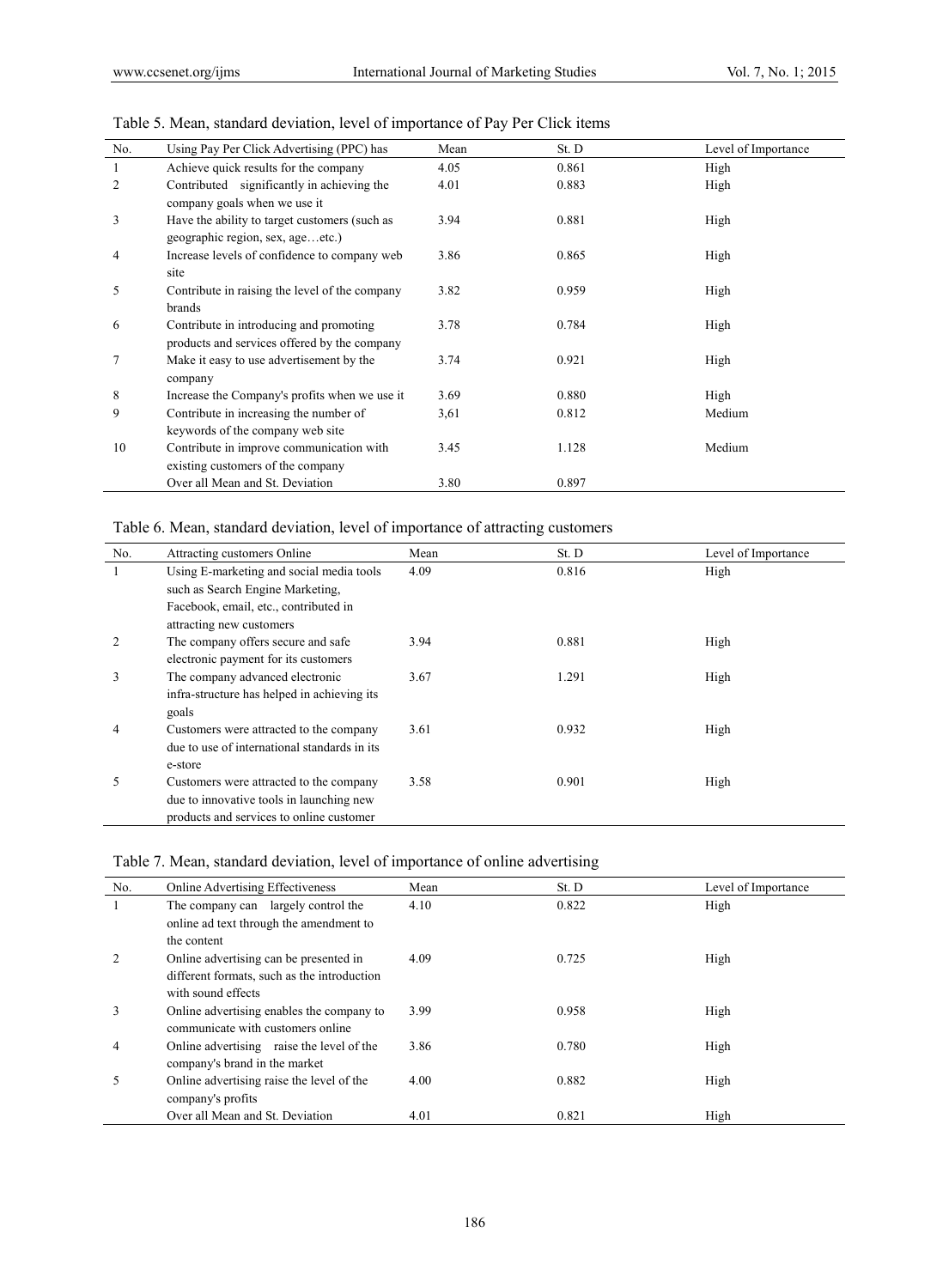#### *5.2 Hypotheses Testing*

To test the hypotheses, a simple regression analysis was used to analyze the relationship between the Pay per click advertisements (PPC) and its impact on attracting customers as well as online advertisements. Therefore to achieve the research objectives, this section will test the formulated hypotheses as follows:

# Table 8. Model summary

| Model |               | $\cdots$<br>лаг | quare<br>$A$ duicta | $\sim$<br>5tc<br>the<br>≾stımate<br>rror<br>ω1 |
|-------|---------------|-----------------|---------------------|------------------------------------------------|
|       | 41 O B<br>418 | . .             | - -<br>.            | $\sim$<br>930.                                 |

a Predictors: (Constant), Attracting Customers Online, Online Advertisement.

| Table 9. ANOVA results for independent and dependent <sup>b</sup> variables |  |  |  |  |  |  |  |  |
|-----------------------------------------------------------------------------|--|--|--|--|--|--|--|--|
|-----------------------------------------------------------------------------|--|--|--|--|--|--|--|--|

| Model |            | Sum of Squares | df | Mean Squares |       | Sig               |
|-------|------------|----------------|----|--------------|-------|-------------------|
|       | Regression | 5.104          |    | 2.552        | 8.878 | .000 <sup>a</sup> |
|       | Residual   | 24.144         | 84 | .287         |       |                   |
|       | Total      | 29.247         | 86 |              |       |                   |

a Predictors: (Constant), Attracting Customers Online, Online Advertisement.

b Dependent Variable: PPC.

To test the first hypothesis, simple regression analysis was conducted as shown in table 10.

|  | Table 10. Results of simple regression aAnalysis of PPC variable against online advertisement |  |  |  |
|--|-----------------------------------------------------------------------------------------------|--|--|--|
|  |                                                                                               |  |  |  |

|               |                | Regression coefficient |     |                |            |       |    |       |       |
|---------------|----------------|------------------------|-----|----------------|------------|-------|----|-------|-------|
| DV            | $\mathbf{D}^2$ |                        | D.F | $\mathrm{Sig}$ |            |       | SЕ |       | Sig   |
| Online        | 0.142          | 7.576                  |     | 0.007          | <b>PPC</b> | 0.317 |    | 2.752 | 0.007 |
| Advert        |                |                        |     |                |            |       |    |       |       |
| Effectiveness |                |                        |     |                |            |       |    |       |       |

The results of the simple regression analysis that regress the PPC advertisement variables against online advertisement are shown on table (10). It shows that the PPC advertisement variable explained 14% percent of the variance, where  $(R^2 = 0.14, F = 7.576, Sig. = 0.000)$ . Therefore, the null hypothesis is rejected and the alternative hypothesis is accepted, which states that the Pay-per-click advertisement affects online advertising in E-marketing companies in Jordan at (*α*≤*0.05*)

Once again simple regression analysis was conducted to test the second hypothesis as shown in table 11.

|  |  | Table 11. Results of simple regression analysis of PPC Variable against attracting customers online |  |  |
|--|--|-----------------------------------------------------------------------------------------------------|--|--|
|  |  |                                                                                                     |  |  |

|            |                | Regression coefficient |     |       |            |       |      |       |       |
|------------|----------------|------------------------|-----|-------|------------|-------|------|-------|-------|
| DV         | $\mathbf{R}^2$ |                        | D.F | Sig   | ID         |       | SЕ   |       | Sig   |
| Attracting | 0.169          | 17.277                 |     | 0.007 | <b>PPC</b> | 0.556 | .134 | 4.157 | 0.000 |
| Customers  |                |                        |     |       |            |       |      |       |       |
| Online     |                |                        |     |       |            |       |      |       |       |

From table 11, the researchers observe that there is a significant effect of Pay per click advertisement on attracting customers online. The  $R^2$  was (0.169), this means the (0.169) of attracting customers online changeability's results from the changeability in Pay per click advertisement. As β was (0.556), this means the increase of one unit in Pay per click will increase customer attractiveness value (0.258). Confirms significant effect F Calculate was (17.277) and its significance at level  $(\alpha \le 0.05)$  and that confirms valid second hypotheses, and thus we accept the hypothesis.

#### **6. Conclusion**

The purpose with this study is to find out the effect of using Pay-per-click advertisement on attracting customers and online advertisement effectiveness in companies using E-marketing in Jordan. Online advertising, especially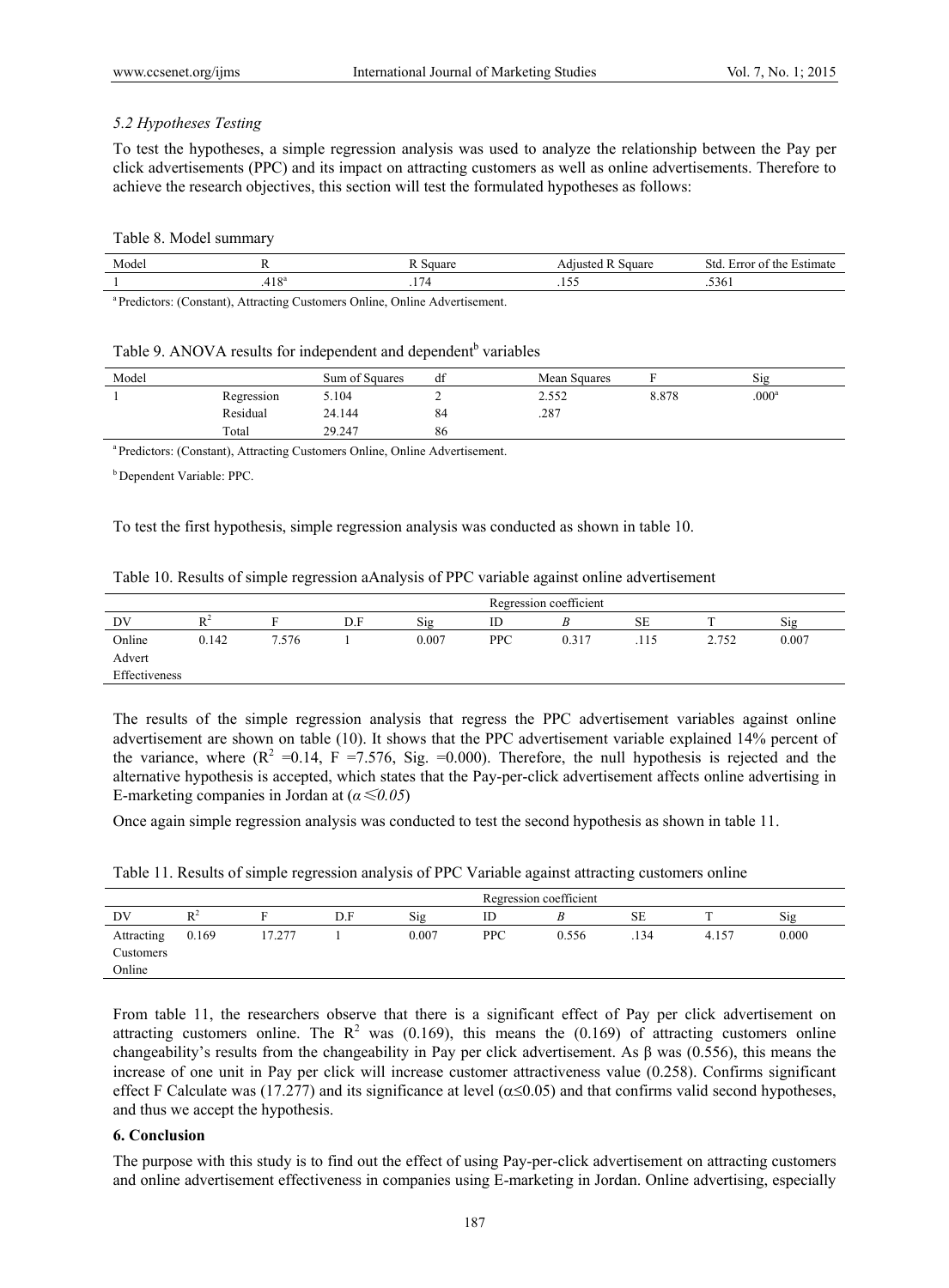search engine advertising has quickly become vital for businesses to succeed in e-marketing. Google, the largest search engine, provides its traditional pay-per-click in addition to other services such as site-targeted ads to advertisers. In spite of the fact that more and more companies are using these techniques internationally, very little research has attempted to analyze how companies can make use of this new type of ads in Jordan. This research will help in spotting the light and filling the gap regarding PPC advertisement in E-marketing companies in Jordan. Results show that there a statistical significant effect of using pay-per-click advertisement on attracting customers online at the significance level ( $\alpha \le 0.05$ ) in companies that use E-marketing in the Jordan, and this means that this usage contributes to the attraction more visitors and increase traffic on the website for the company. Another result presented by this research show that there is a statistically significant effect of using pay-per-click advertising on the online ads effectiveness at the significance level ( $\alpha \le 0.05$ ) in companies that use E-marketing in Jordan. This means that they contribute to the promotion of products and services better for the company via the Internet and thus will lead to increased profits and return on investment ROI, and this hypothesis is consistent with the study (Johansson, 2012). Furthermore, descriptive results show that the use of pay-per-click advertisement have contributed in raising the level of the company's brand as well as the ability of targeting particular geographical area, and also contributed in increasing the number of the Keywords of the company web site.

#### **7. Managerial Implications**

Based on the above obtained results the researchers will propose the following managerial implications for E-marketing companies in Jordan. It's obvious that there are a limited number of E-marketing companies that use PPC in Jordan and in order to increase the number, companies need to improve and update its infrastructure as well as using advanced and fast servers with adequate safety and affordable cost. E-marketing companies should focus on search engines which use search engine marketing and search engine advertisement to get the best results. Therefore it's highly recommended to use Yahoo search engine to achieve the utmost results. It's imperative to hire a competent and trained programmers and web designers to work online to fulfill the desires of consumers, while providing information about current and new product and services. E-marketing companies needs to maintain a detailed data base on customers that click on their advertisement and if possible to know why. Furthermore, companies needs to provide additional online services such as e-payment through websites as well as options for product and service delivery. Finally, companies must realize that more ads generate more revenue but may turn viewers off. We suggest putting fewer ads on websites and more content, and get compensated for by future profits.

#### **References**

- Chaffey, D. (2009). *E-business and e-commerce management: strategy, implementation and practice.* GB, Pearson Education.
- Drolias, B. (2007). *Pay-Per-Click: The Complete Guide.* London: Lulu.
- Efendioglu, A., & Igna, F. (2012). *Attracting Customers Online Effectiveness of Online Marketing Tools.* Un published Master thesis. Luleå University of Technology, Sweden.
- Feng, J., Bhargave, H. K., & Pennock, D. M. (2007). Implementing sponsored search in web search engines: conceptual evaluation of alternative mechanism. *Informs Journal of Computing, 19*, 137-148. http://dx.doi.org/10.1287/ijoc.1050.0135
- Fjell, K. (2009). Online advertising: pay-per-view versus pay-per-click a comment. *Journal of revenue and pricing management, 8*(2/3), 200-206. http://dx.doi.org/10.1057/rpm.2008.39
- Fjell, K. (2010). Online advertising: pay-per-view versus pay-per-click with market power. *Journal of revenue and pricing management, 9*(3), 198-203. http://dx.doi.org/10.1057/rpm.2010.5
- Jansen, B. J., Flaherty, T. B., Baeza-Yates, R., Hunter, L., Kitts, B., & Murphy, J. (2009). The Components and Impact of Sponsored Search. *Computer, 42*, 98-101. http://dx.doi.org/10.1109/MC.2009.164
- Jerkovic John, I. (2009). *SEO Warrior.* Published by O'Reilly.
- Johansson, M. (2012). *Paid Traffic Pay per click advertising in Swedish companies* (Master Thesis). University of Gothenburg, Gutenberg: Sweden.
- Karjaluoto, H., & Leinonen, H. (2009). Advertisers' perceptions of search engine marketing. *International Journal of Internet Marketing and Advertising, 5*, 95-112. http://dx.doi.org/10.1504/IJIMA.2009.021952
- Keng, C. J., & Lin, H. Y. (2006). Impact of telepresence levels on internet advertising effects. *CyberPsychology & Behavior, 9*, 82-94. http://dx.doi.org/10.1089/cpb.2006.9.82